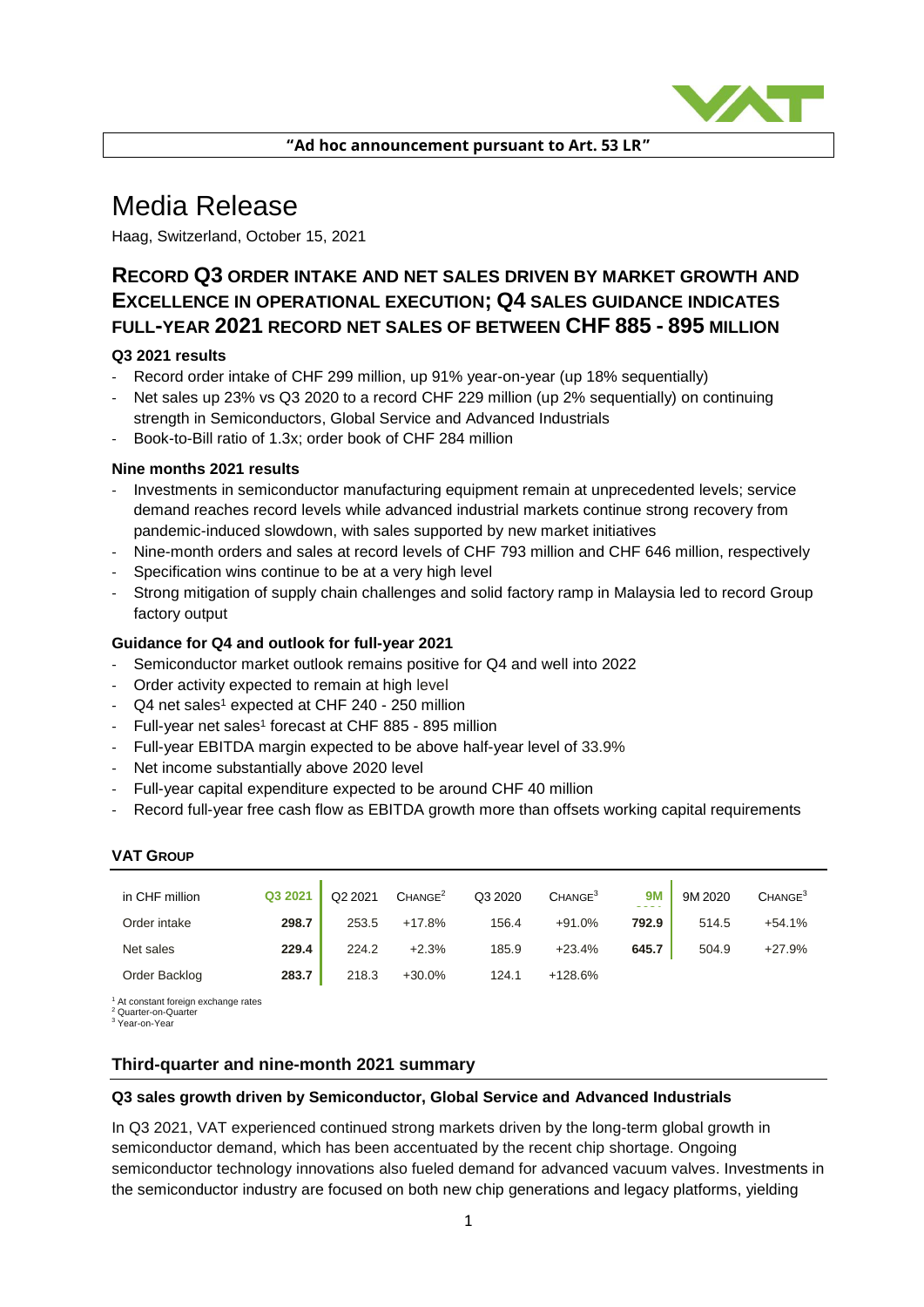

record sales in VAT's Semiconductor and Global Service business units. VAT continued to gain market share based on its leading technology position and strong business execution across all its markets. In addition, the Advanced Industrials business unit captured the growth opportunities resulting from the recovery in its markets, supported by recent strategic growth initiatives in a number of key areas. Demand in the Display & Solar business remained muted, but recent order activity indicates that the bottom of this phase may have been reached.

A key lever of VAT's third quarter sales performance was the strong mitigation of supply chain challenges in the semiconductor and many other industries. To focus on these issues remains at the center of management's attention also in the coming quarters as the company continues to ramp up operations to satisfy customer demand. VAT's operations team also continued to increase the global production footprint and VAT expects to reach production output of around CHF 180 million in Malaysia for the full year 2021 (representing a year-end run rate of CHF 220 million) while at the same time further optimizing our production capabilities in Switzerland.

Group orders in the third quarter were 91% higher than in the same quarter a year ago, at CHF 299 million, and up 18% sequentially, yielding a third-quarter book-to-bill ratio of 1.3x. This high order intake was driven by the generally high level of investment in the semiconductor businesses for both valves and service offerings and was further accelerated by global supply chain constraints which may have triggered some additional orders. VAT believes that the order patterns seen during the third quarter and the first nine months of the year show that it is successfully capturing existing business opportunities and further building out its market share across the industry. Both the Advanced Industrials and the Display & Solar business units also posted higher orders in Q3. The company's order backlog at the end of the third quarter was CHF 284 million, up 129% compared with the end of September 2020.

VAT's Q3 net sales grew to CHF 229 million, an increase of 23% compared with the same period in 2020 and at the top end of the company's guidance issued with the second-quarter results in August. Foreign exchange movements did not have any material impact on VAT's Q3 net sales.

For the first nine months of 2021, Group orders and sales are up 54% and 28% respectively compared with the same period a year earlier. Foreign exchange movements had a negative impact on net sales of about 3 percentage points.

# **Segment review**

**Valves** reported Q3 orders of CHF 250 million, up 101% year-on-year, and net sales of CHF 185 million, an increase of 22% compared with the same period in 2020.

The Q3 order growth was mainly driven by the **Semiconductor** business unit, where orders increased 117% to CHF 187 million year-on-year, a new all-time record. Net sales posted a new record level as well and amounted to CHF 137 million, up 31% compared with the third quarter of 2020. End-users continued to invest in new technologies to manufacture the next generation of chips, while at the same time increasing capacity for existing chip designs in order to satisfy the fast-growing demand for both logic/foundry and memory chips.

Semiconductors recorded eight specification wins in the third quarter, bringing the total to 18 for the first nine months, with three of them resulting from the company's growth initiative to develop new adjacent products that complement its core valves business.

Orders in the **Display & Solar** business unit increased to CHF 21 million, up 59% year-on-year, representing the best quarter in 2021 so far. The main contributor to this order growth came from the display business, where the company received orders for both LCD and OLED fab expansions. In the solar business, the main business driver continued to be in the PERC technology sector.

The **Advanced Industrials** business unit continued its strong recovery with Q3 orders up 69% year-onyear, reaching a new record of CHF 42 million. Sales were 17% higher at CHF 33 million. The recovery was broad-based and resulted from generally improving market conditions coupled with positive results from growth initiatives implemented during 2020 to focus on Asian markets. VAT saw continued strong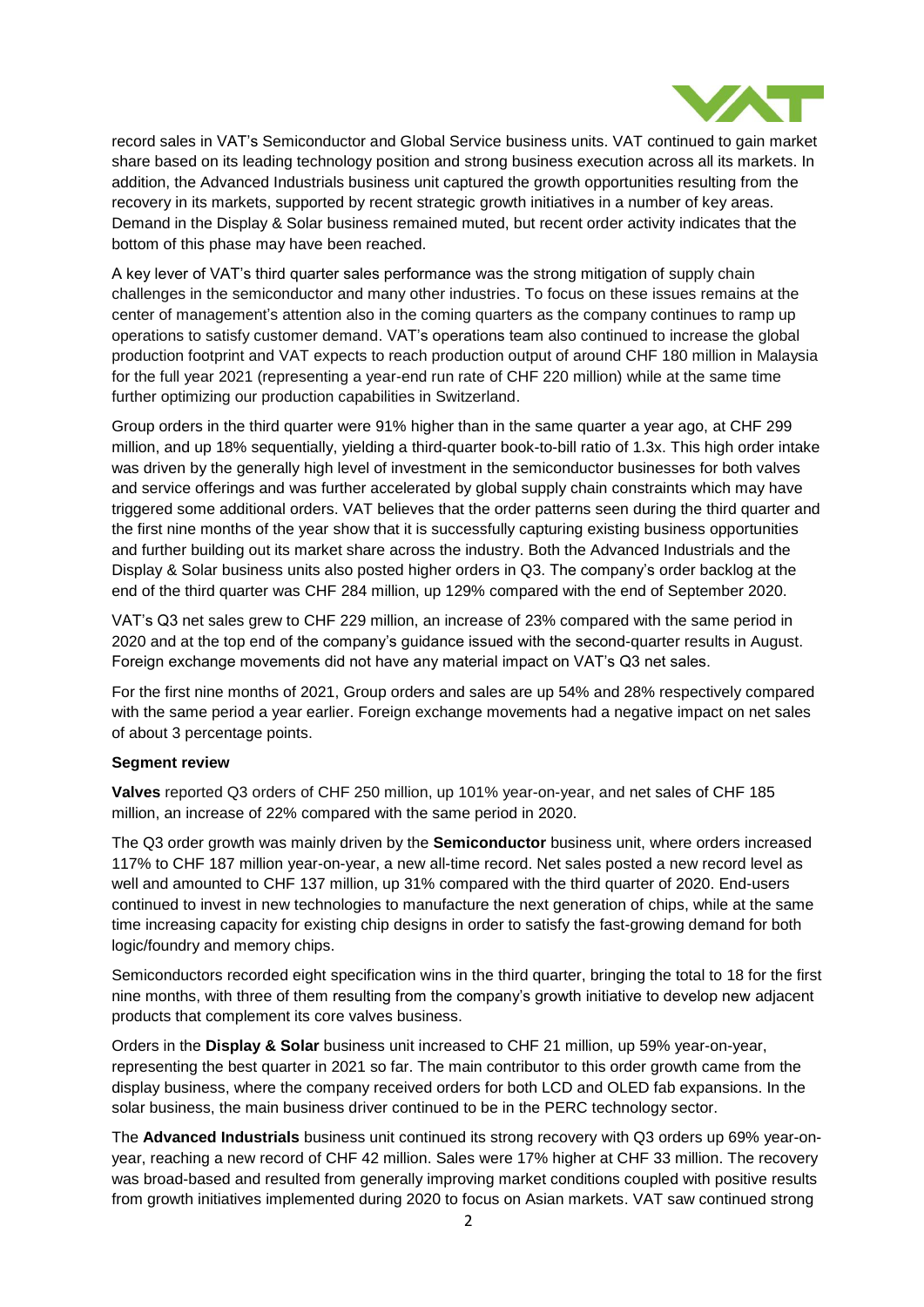

demand in coatings, especially related to high-end applications such as mobile phones and optical coatings, especially in Japan and China. Scientific instruments, material and life science also showed continued strong demand, partly the result of research institutes in the US and Asia returning to normal activity levels after a prolonged standstill due to the COVID pandemic. VAT shipped several prototypes to large scientific instrument OEMs, which is a key initiative to increase VAT's engineered content within these important customers.

| <b>SEGMENT VALVES</b>       |         |         |                     |                            |                     |
|-----------------------------|---------|---------|---------------------|----------------------------|---------------------|
| in CHF million              | Q3 2021 | Q2 2021 | CHANGE <sup>1</sup> | Q3 2020<br><b>RESTATED</b> | CHANGE <sup>2</sup> |
| Order intake                | 249.5   | 202.6   | $+23.1%$            | 124.2                      | +100.9%             |
| Semiconductors              | 186.6   | 148.0   | $+26.1%$            | 86.1                       | +116.6%             |
| Display & Solar             | 20.7    | 17.3    | $+19.5%$            | 13.0                       | +58.8%              |
| <b>Advanced Industrials</b> | 42.2    | 37.4    | $+13.0%$            | 25.0                       | $+68.8%$            |
| Net sales                   | 185.4   | 182.8   | $+1.4%$             | 151.5                      | $+22.4%$            |
| Semiconductors              | 136.7   | 133.5   | $+2.4%$             | 104.1                      | $+31.3%$            |
| Display & Solar             | 15.6    | 16.9    | $-7.6%$             | 18.9                       | $-17.3%$            |
| <b>Advanced Industrials</b> | 33.1    | 32.3    | $+2.3%$             | 28.4                       | $+16.5%$            |
| Inter-segment sales         | 18.9    | 18.0    | $+5.2%$             | 15.3                       | $+23.6%$            |
| Segment net sales           | 204.3   | 200.8   | $+1.8%$             | 166.8                      | $+22.5%$            |
| in CHF million              |         |         | 9M 2021             | 9M 2020<br><b>RESTATED</b> | CHANGE <sup>2</sup> |
| Order intake                |         |         | 652.8               | 419.5                      | $+55.6%$            |
| Semiconductors              |         |         | 475.3               | 289.3                      | $+64.3%$            |
| Display & Solar             |         |         | 58.5                | 50.4                       | $+16.0%$            |
| <b>Advanced Industrials</b> |         |         | 119.0               | 79.7                       | $+49.3%$            |
| Net sales                   |         |         | 524.8               | 415.1                      | $+26.3%$            |
| Semiconductors              |         |         | 382.2               | 280.0                      | $+36.5%$            |
| Display & Solar             |         |         | 47.1                | 61.6                       | $-23.5%$            |
| <b>Advanced Industrials</b> |         |         | 94.9                | 73.5                       | $+29.2%$            |
| Inter-segment sales         |         |         | 53.1                | 40.1                       | $+32.3%$            |
| Segment net sales           |         |         | 577.3               | 455.2                      | $+26.8%$            |
|                             |         |         |                     |                            |                     |

<sup>1</sup> Quarter-on-Quarter <sup>2</sup> Year-on-Year

Starting January 1, 2021, VAT integrated the former segment Industry into the Valves segment and in particular into the business unit Advanced Industrials (formerly General Vacuum) as the type of this business organization

The **Global Service** segment reported near-record Q3 orders of CHF 49 million, an increase of 53% compared with the same quarter in 2020 and driven by strength in all four sectors of the business (spare parts & repair, gates, upgrades & retrofits, and subfab valves). Net sales were up 28% to CHF 44 million. High utilization levels in the semiconductor fabs drove increased demand for spares & repairs as well as consumables such as gates. In addition, new retrofits in the control valve space were launched during Q3 focusing on critical etching processes used in 10nm and below node technology. Increased business activity was also seen in the subfab segment as the largest independent device manufacturers brought new fabs online.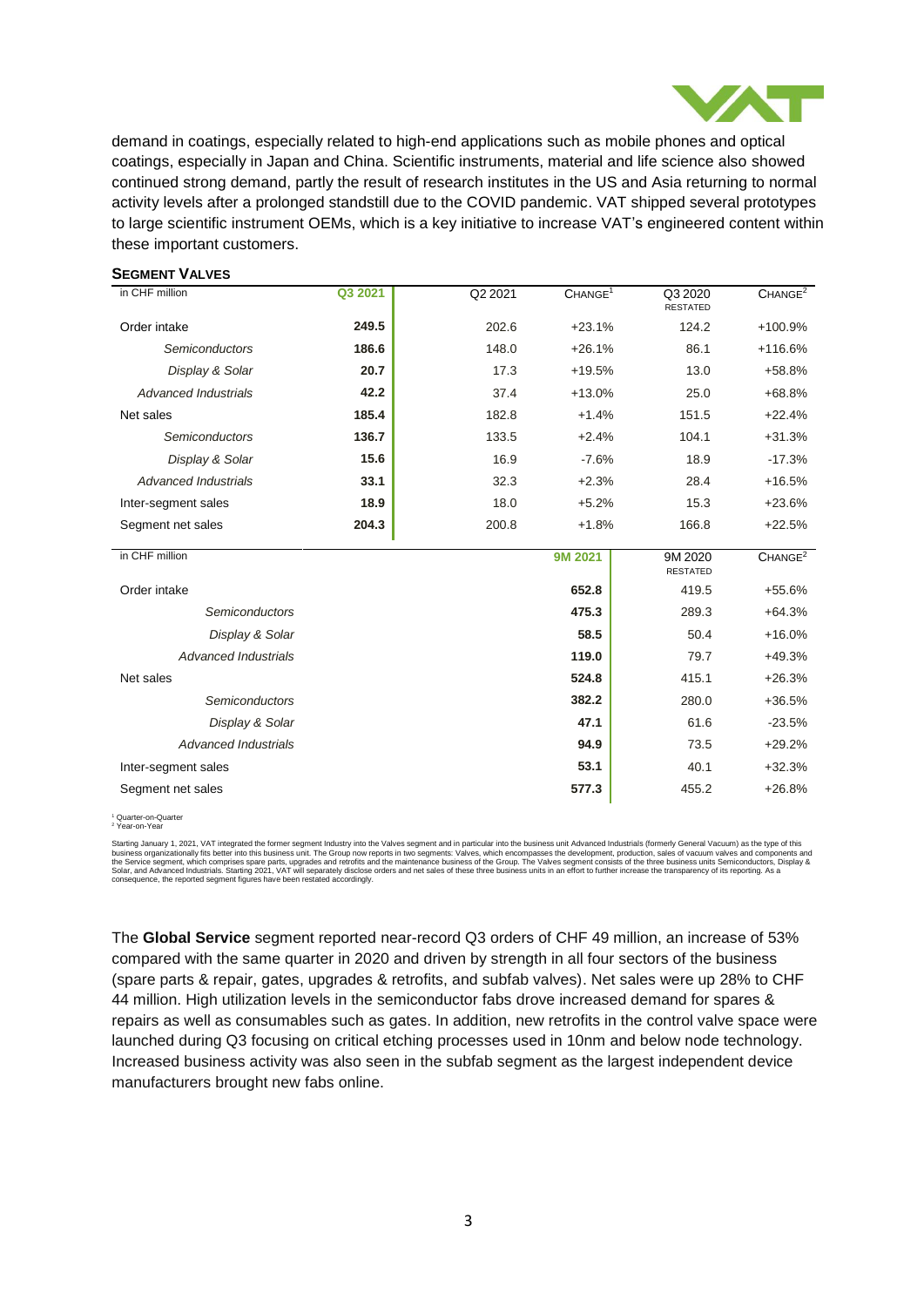

#### **SEGMENT GLOBAL SERVICE**

| in CHF million      | Q3 2021 | Q2 2021 | CHANGE <sup>1</sup> | Q3 2020 | CHANGE <sup>2</sup> |
|---------------------|---------|---------|---------------------|---------|---------------------|
|                     |         |         |                     |         |                     |
| Order intake        | 49.3    | 50.9    | $-3.3%$             | 32.2    | $+52.9%$            |
| Net sales           | 43.9    | 41.4    | $+6.2%$             | 34.5    | $+27.5%$            |
| Inter-segment sales | ٠       |         |                     |         |                     |
| Segment net sales   | 43.9    | 41.4    | $+6.2%$             | 34.5    | $+27.5%$            |
|                     |         |         |                     |         |                     |
| in CHF million      |         |         | 9M 2021             | 9M 2020 | CHANGE <sup>2</sup> |
| Order intake        |         |         | 140.2               | 95.1    | $+47.4%$            |
| Net sales           |         |         | 121.6               | 89.8    | $+35.4%$            |
| Inter-segment sales |         |         | -                   |         |                     |
| Segment net sales   |         |         | 121.6               | 89.8    | $+35.4%$            |

<sup>1</sup> Quarter-on-Quarter <sup>2</sup> Year-on-Year

#### **Guidance for Q4 and outlook for the remainder of 2021**

The medium-term growth drivers for VAT – mainly in the semiconductor industry, VAT's largest end market – remain firmly in place. Megatrends such as the Internet of Things, cloud computing and artificial intelligence have been boosted by pandemic-related developments, such as the shift to home office and the sharp increase in E-commerce.

The current capacity shortage in all semiconductor chip categories has driven record capital expenditures by chip producers and VAT expects this to increase well into 2022. Market analysts now estimate that investments in wafer fab equipment in 2021 could increase by more than 30% to around USD 85 billion, compared with the previous record level of USD 64 billion in 2020. Initial estimates for 2022 indicate low double-digit growth. As the clear market and technology leader, VAT is well positioned to harness this trend and continue its strong profitable growth.

In the display markets, investments in large OLED screens and additional capacity for smartphones are expected to remain muted. However, the company believes that the bottom of the cycle may have been reached and expects business activity to gradually improve over the next twelve months. In solar PV, the current investment cycle in PERC technology is expected to continue, while the shift to higherefficiency hetero-junction (HJT) solar cells is forecast to gather pace during 2022.

The market rebound for Advanced Industrials valves remains positive, driven by both a general global economic recovery plus expected strong growth in China. In addition, upgrades of large synchrotrons continue, especially in the US and Asia. The company also expects to make further progress in the area of scientific instruments with several prototype deliveries.

VAT's Global Service segment is also expected to grow, driven not only by demand in its main semiconductors market but also by new product launches as well as the increase of its large installed base, which is opening additional opportunities for upgrades and retrofits.

On this basis, VAT expects Q4 sales of CHF 240 – 250 million and full-year 2021 net sales of CHF 885 – 895 million. The full-year EBITDA margin is expected to be above the half-year level of 33.9% and net income for the year is expected to be substantially higher than in 2020.

Capital expenditures for 2021 are expected to be around CHF 40 million. Free cash flow is expected to exceed the previous year's record level substantially as higher EBITDA more than offsets working capital requirements.

---------------------------------------------------------------------------------------------------------------------------